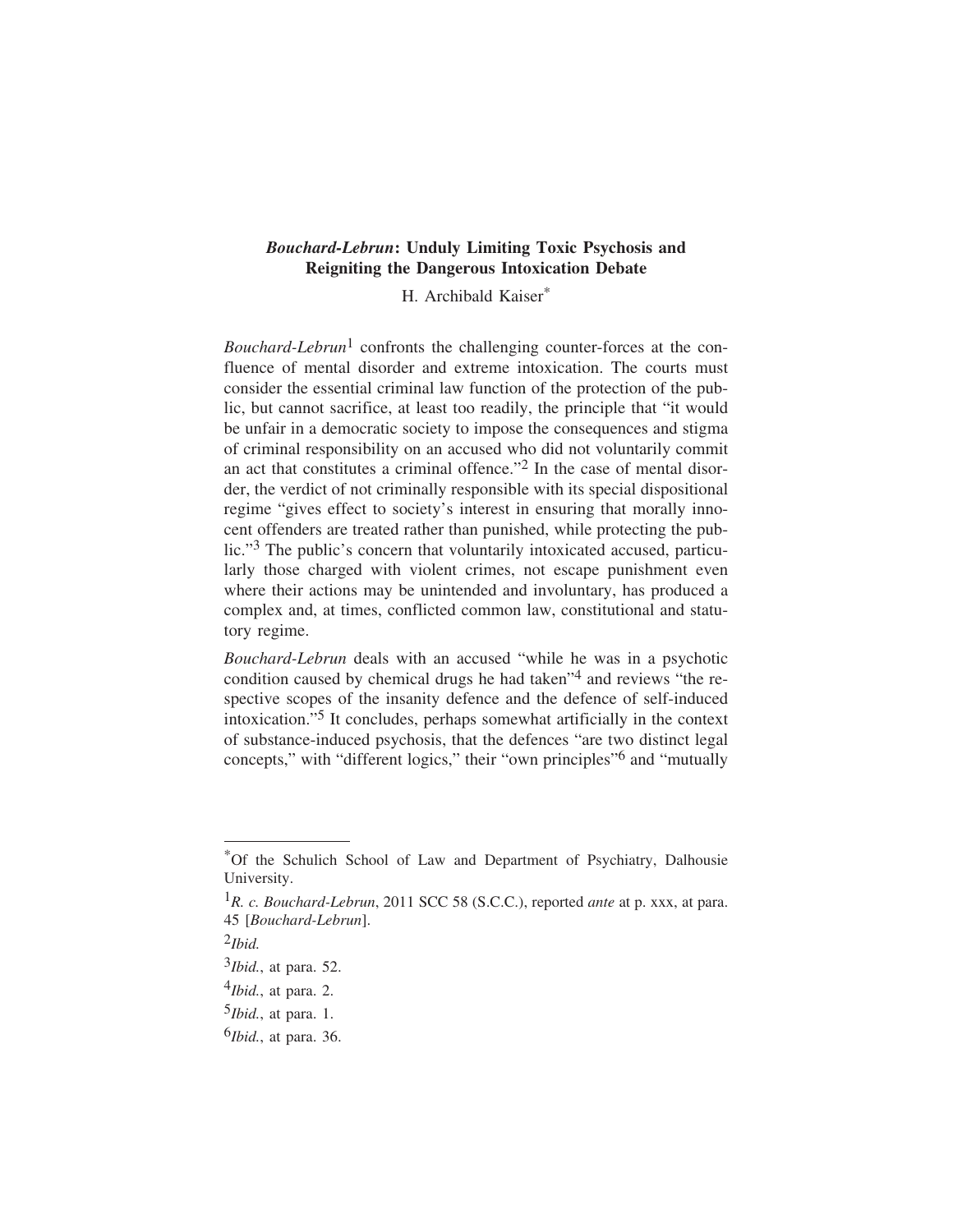exclusive applications."7 The net result of *Bouchard-Lebrun* will be a narrowing of the availability of either defence in many instances. A reconstruction by the courts or Parliament of some of its underlying assumptions on toxic psychosis would suggest a different outcome. A careful evaluation of its conclusion on the intoxication defence would also commend new public policy directions.

Although the reasoning of *Bouchard-Lebrun* will no doubt occasion considerable reflection, this comment will consider just two of its many implications. The Supreme Court's analysis of toxic psychosis will be scrutinized for the logic of its restrictions on the defence of mental disorder in light of recent research on the diagnostic fluidity and general instability surrounding this condition. Next, given the denial of the extreme intoxication defence to this accused, *Bouchard-Lebrun* will be portrayed as an authority which should spark a renewed interest in considering the creation of novel intoxication offences, despite the pessimistic verdict of some commentators that "[t]he time may have passed for general reforms"8 in the area.

## **Toxic Psychosis in** *Bouchard-Lebrun***: The Wrong Cause for This Accused**

The two psychiatrists who testified in *Bouchard-Lebrun* differed in their analyses of the accused's severe psychosis. The defence expert stated that his drug taking and state of mind were artifacts of a friend's controlling influence, while the Crown's witness disagreed, attributing everything to a "psychosis caused by a consumption of toxic substances."9 Having accepted the latter opinion, the trial judge rejected the mental disorder defence, leaving the accused only with self-induced intoxication, which, owing to the operation of s. 33.1 of the *Criminal Code*, cannot be used to excuse "an offence against the bodily integrity of another person."10 The Supreme Court ratified these conclusions, concentrating on the "identification of the source of the psychosis [playing] a key

<sup>7</sup>*Ibid.*, at para. 37.

<sup>8</sup>Kent Roach, *Criminal Law*, 4th ed (Toronto: Irwin Law, 2009) at 255.

<sup>9</sup>*Bouchard-Lebrun*, *supra*, note 1, at para. 13.

<sup>10</sup>*Ibid.*, at para. 14.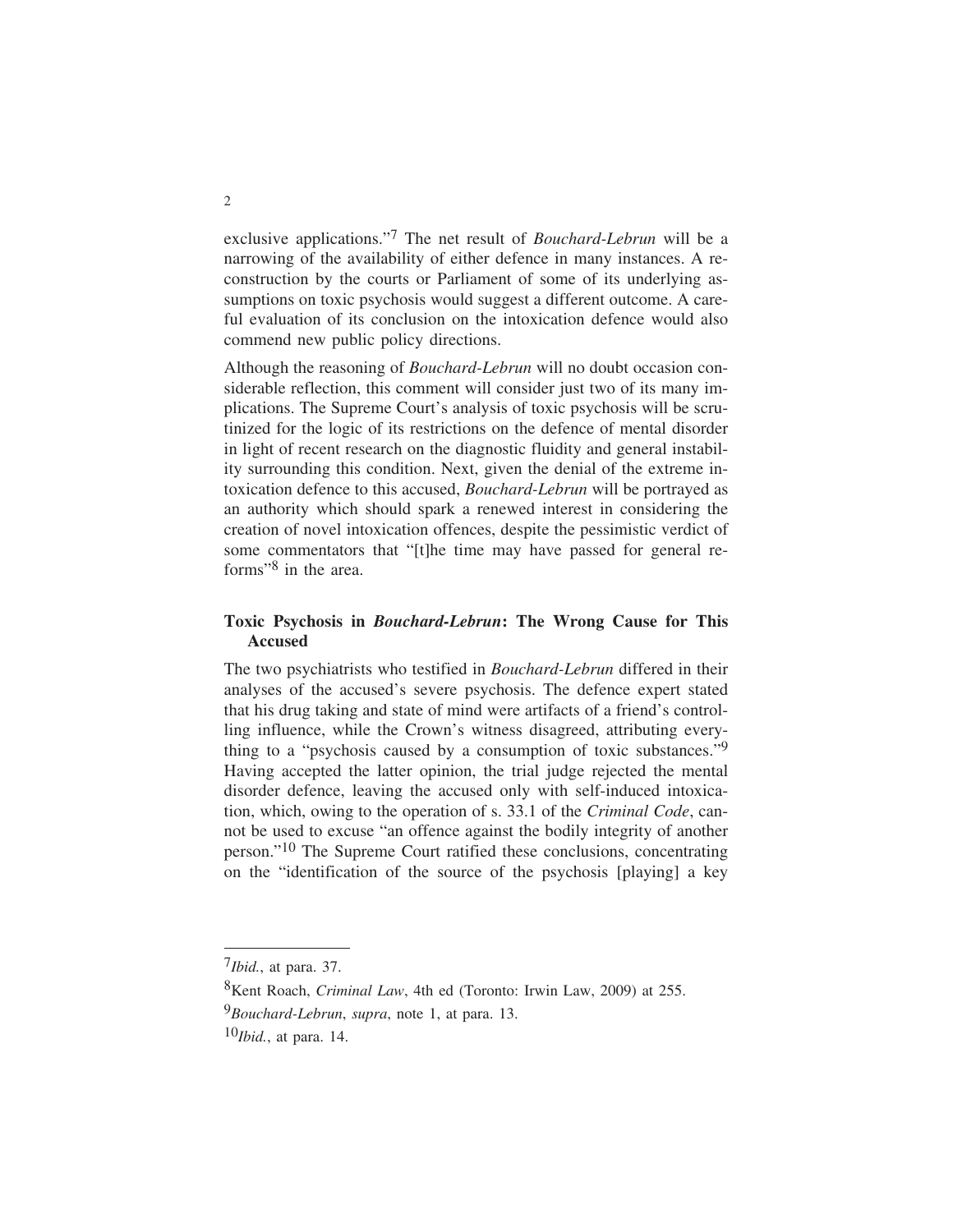#### **Bouchard-Lebrun: Toxic Psychosis and the Intoxication Debate** 3

role"11 in determining criminal responsibility. In its view, "*Cooper*'s 'exclusion of self-induced states caused by alcohol or drugs' from the ambit of s. 16"12 of the *Criminal Code* meant that "a toxic psychosis caused exclusively by a single episode of intoxication<sup>"13</sup> precluded the application of the mental disorder provision, which was "not intended to apply to accused persons whose temporary madness was induced artificially by a state of intoxication."14 The accused's argument that "toxic psychosis must always be considered a 'mental disorder'"15 was comprehensively rejected as too broad and "unwise," "[b]ecause of the heterogeneous nature of the circumstances" in which this condition "may be medically diagnosed."16 However, *Bouchard-Lebrun* heavily depends upon the diagnosis of substance-induced psychosis being both initially and longitudinally reliable. The Court did acknowledge that other cases might be decided differently depending on the weight of several variables which actually *could* have been present here in a manner which would have supported the invocation of the mental disorder defence.

First, the decision refers to the internal cause factor in *Stone*17 and points to matters which were interpreted adversely for this accused: "variations in psychological makeup and psychological histories"; "quantity and toxicity of drugs"18; the state of a normal person "after consuming the same substances in the same quantities"; and "the circumstances in which the accused consumed the drugs."19 Similarly, on *Stone*'s continuing danger factor, the Supreme Court decided that the mental disorder defence would apply only if the danger arose "again independently of the exercise of the will of the accused"20 and not merely due to a threat "volunta-

<sup>11</sup>*Ibid.*, at para. 38.

<sup>12</sup>*Ibid.*, at para. 42. *Cooper v. R.* (1979), 13 C.R. (3d) 97 (S.C.C.).

<sup>13</sup>*Ibid.*, at para. 64.

<sup>14</sup>*Ibid.*, at para. 84.

<sup>15</sup>*Ibid.*, at para. 65.

<sup>16</sup>*Ibid.*, at para. 68.

<sup>17</sup>*R. v. Stone* (1999), 24 C.R. (5th) 1 (S.C.C.) [*Stone*].

<sup>18</sup>*Bouchard-Lebrun*, *supra*, note 1.

<sup>19</sup>*Ibid.*, at para. 72.

<sup>20</sup>*Ibid.*, at para. 74.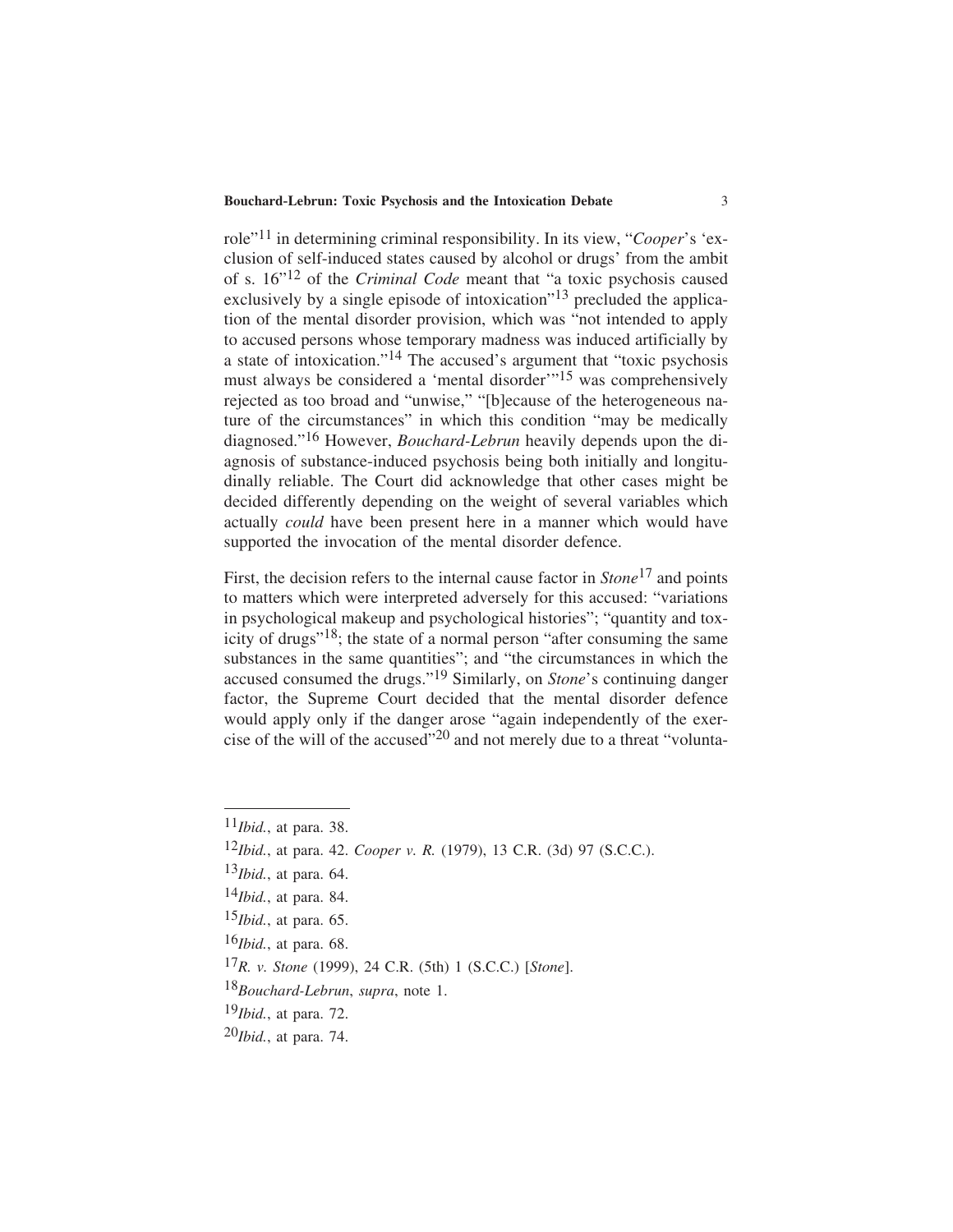rily *created* by the accused in the future by consuming drugs."21 Finally, in *Bouchard-Lebrun* the expansive "other policy concerns" of *Stone* did not sustain the mental disorder defence where there was no pre-existing condition of the accused requiring treatment.<sup>22</sup> Mr. Bouchard-Lebrun was thought to have failed on all measures, as his psychosis resulted "*exclusively* from self-induced intoxication," rather than his "inherent psychological makeup."23

At least the Court accepted that their "legal characterization" of an accused's mental condition could be different (and "much more diffi- $\text{curl}$ <sup>24</sup>) in cases where the facts pointed to other inferences regarding their policy template and especially where the mental condition of the accused indicated "an underlying mental disorder,"25 a situation which will be shown to be relatively common.

#### **Toxic Psychosis Re-examined**

All levels of court in *Bouchard-Lebrun* rested their judgments on the assumed precision and dependability of the toxic psychosis diagnosis. These premises are mistaken. Substance-induced psychosis is an area of psychiatry where it is notoriously difficult to make authoritative general pronouncements and to apply any criteria firmly in individual cases over time. While resisting the tendency to attribute dangerousness to every person with mental health problems, it will be shown that a recurrence of psychotic symptomatology in parallel circumstances is not infrequent, even if the initial diagnosis appears to suggest a single occurrence due to drug taking. It will also become evident that many individuals, with no apparent morbidity at the time of the substance ingestion, nonetheless subsequently require treatment after experiencing toxic psychosis.

The overall problem with the analysis of the Supreme Court is that quite often the diagnosis of toxic psychosis and its long-term sustainability are simply not buttressed by contemporary studies. In more cases than *Bouchard-Lebrun* admits, many accused showing signs of a substance-

<sup>21</sup>*Ibid.*

<sup>22</sup>*Ibid.*, at para. 75.

<sup>23</sup>*Ibid.*, at para. 85.

<sup>24</sup>*Ibid.*, at para. 86.

<sup>25</sup>*Ibid.*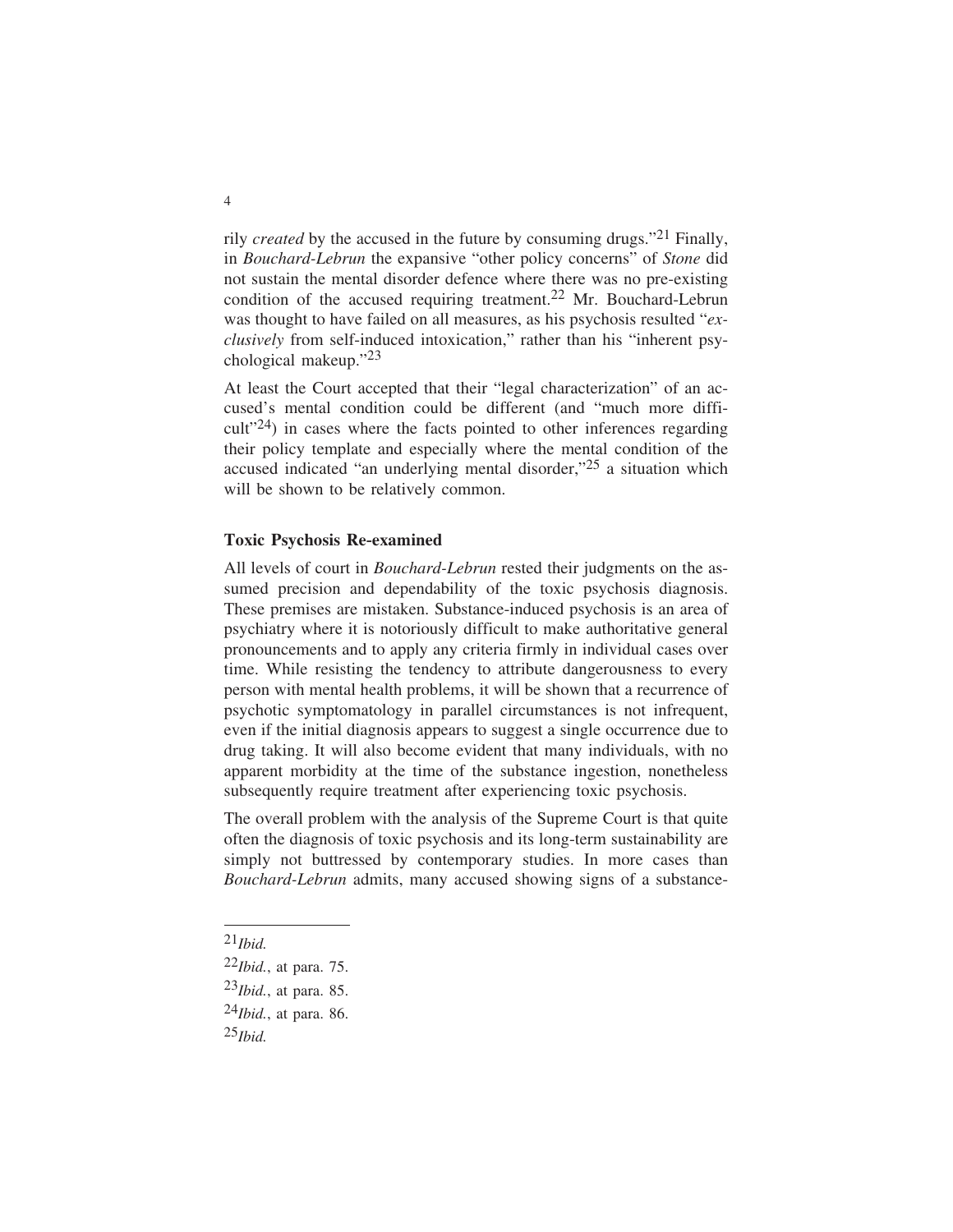induced disorder will actually be responding to internal forces, will possibly be a continuing danger as psychotic episodes may recur later and will thus actually comport with the reasons for permitting the mental disorder defence under "other policy factors."

*Bouchard-Lebrun* properly reiterates resistance to the medicalization of legal concepts such as "disease of the mind," which have "a medical dimension,"26 especially since "medical experts generally take no account of the policy component"<sup>27</sup> of the s. 16 analysis. Notwithstanding this caveat, a closer look at some recent research suggests that the Supreme Court may have been unduly restrictive in its study of the policy dimensions of *Stone* as they apply to toxic psychosis. The eagerness to exclude claimants of the mental disorder defence who experience a substanceinduced psychosis is more significant given the very widespread consumption of substances: "substance use disorders constitute a tremendous medical and social challenge."28

*Bouchard-Lebrun*, like most appellate cases, was decided on its specific facts, although it also aspires to illuminate the breadth of two perennially controversial defences. The parsimonious assumptions about diagnostic certainty and stability make its policy pronouncements less reliable. Criminal cases are not boards of inquiry or Royal Commissions and they are mainly left to rely upon the experts who testify before them. However, particularly where the courts have to confront such complex issues as the toxic psychosis diagnosis, their conclusions should be revisited extra-judicially by stakeholders committed to law reform.

The basic symptoms of "substance-induced psychotic disorder" [SIPD], established in 1992, demand "prominent hallucinations or delusions"; evidence of the foregoing symptoms developing "during, or within a month of, Substance Intoxication or Withdrawal"; "[t]he disturbance is not better accounted for by a Psychotic Disorder that is not substance induced" and "does not occur exclusively during the course of a delirium."29 The

<sup>26</sup>*Ibid.*, at para. 61.

<sup>27</sup>*Ibid.*

<sup>28</sup>Avram Mack & Richard J. Frances, "Substance-Related Disorders" (2003) 1(2) FOCUS 125.

<sup>29</sup>American Psychiatric Association, *Diagnostic and Statistical Manual of Mental Disorders*, 4th ed, text revision (Washington, DC: A.P.A., 2000) at 342 [DSM-IV-TR].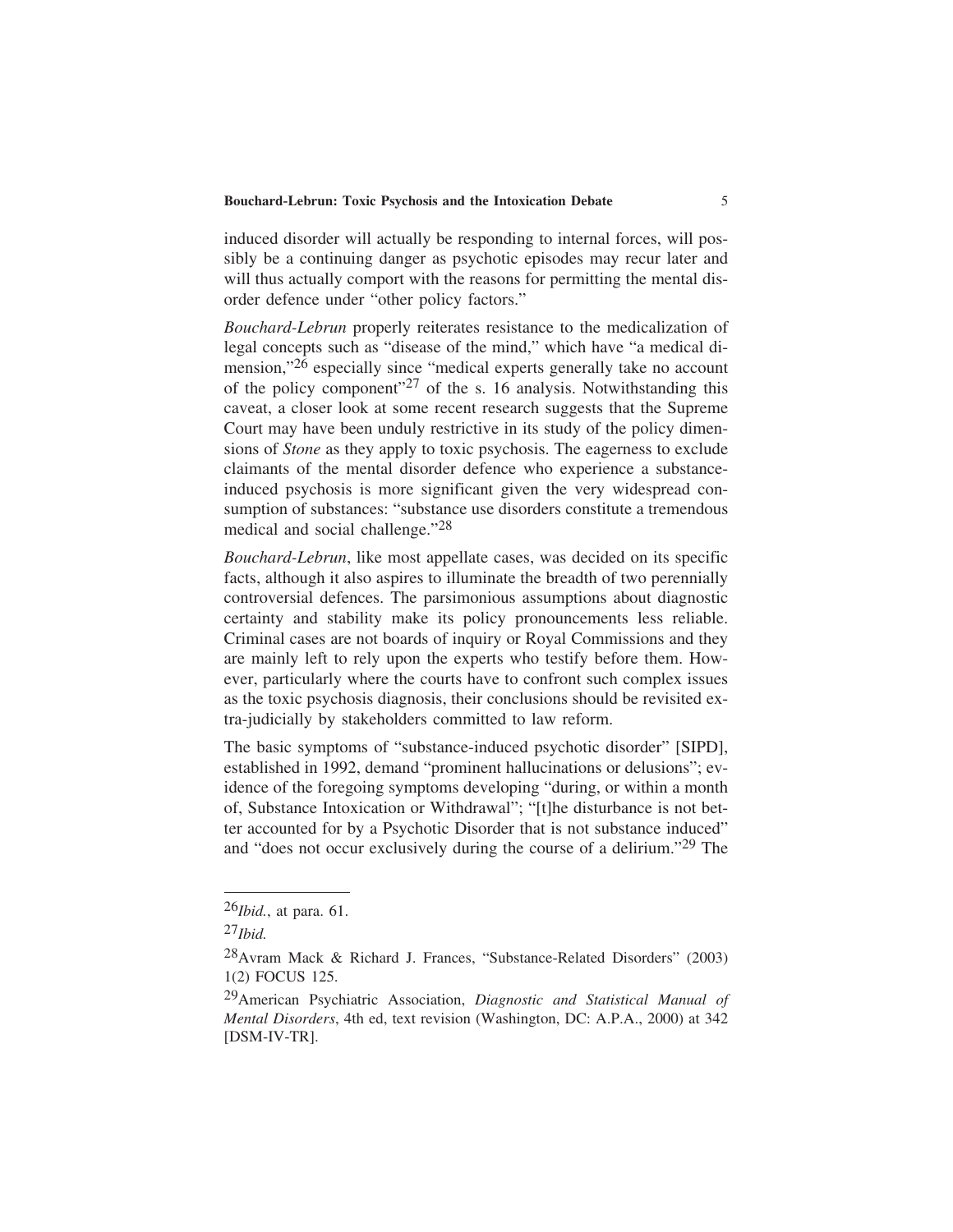certainty of the application of this diagnosis has been debated because of a number of complicated factors, such as the "link between adolescent cannabis use and the development of psychosis in early adulthood," "the escalating use of methamphetamine worldwide" and the "high rates of co-occurring substance use disorders (SUDs) among individuals with a psychotic illness."30 Some researchers have concluded that the DSM-IV-TR criteria above are too narrow and exclude "a significant number of potential SIPD cases,"31 suggesting that the toxic psychosis diagnosis is not wholly satisfactory from a clinical, or presumably public policy, perspective in the first place.

Other data has established that a substance-induced disorder diagnosis is neither certain nor stable, with a significant proportion (25%) changing "from a substance-induced psychosis at baseline to primary psychotic disorder at the 1-year follow-up."32 Indeed, further undermining the use of the *Stone* criteria of internal cause and of continuing danger in *Bouchard-Lebrun*, these authors observed that "surprisingly little is known about longitudinal stability and change in psychotic disorders with alcohol or drug use."33 Even more problematically, they show that some toxic psychosis cases "might have actually been primary psychotic disorders that were misdiagnosed."34

Additional studies echo this skepticism, concluding "that many young people who present with what appears to be a drug-induced psychosis may develop a schizophrenia-like disorder."35 More recent research confirms this lability in diagnosis and hence causes additional doubt about the *Bouchard-Lebrun* assumptions which have limited toxic psychosis

<sup>30</sup>Steve Mathias, Dan I. Lubman & Leanne Hides, "Substance-Induced Psychosis: A Diagnostic Conundrum" (2008) 69:3 J. Clin. Psychiatry 358. 31*Ibid.*, at 362.

<sup>32</sup>Carol Caton, D.S. Hasin, P.E. Shrout, R.E. Drake, B. Dominguez, M.B. First, S. Samet & B. Schanzer, "Stability of early-phase primary psychotic disorder with concurrent substance use and substance-induced psychosis" (2007) 190 British Journal of Psychiatry 105 at 110.

<sup>33</sup>*Ibid.*, at 105.

<sup>34</sup>*Ibid.*, at 110.

 $35$ Kathleen Crebbin, Emma Mitford, Roger Paxton & Douglas Turkington, "First episode drug-induced psychosis: a medium term follow up study reveals a high risk group" (2009) 44 Soc Psychiatry Psychiatric Epidemiology 710 at 714.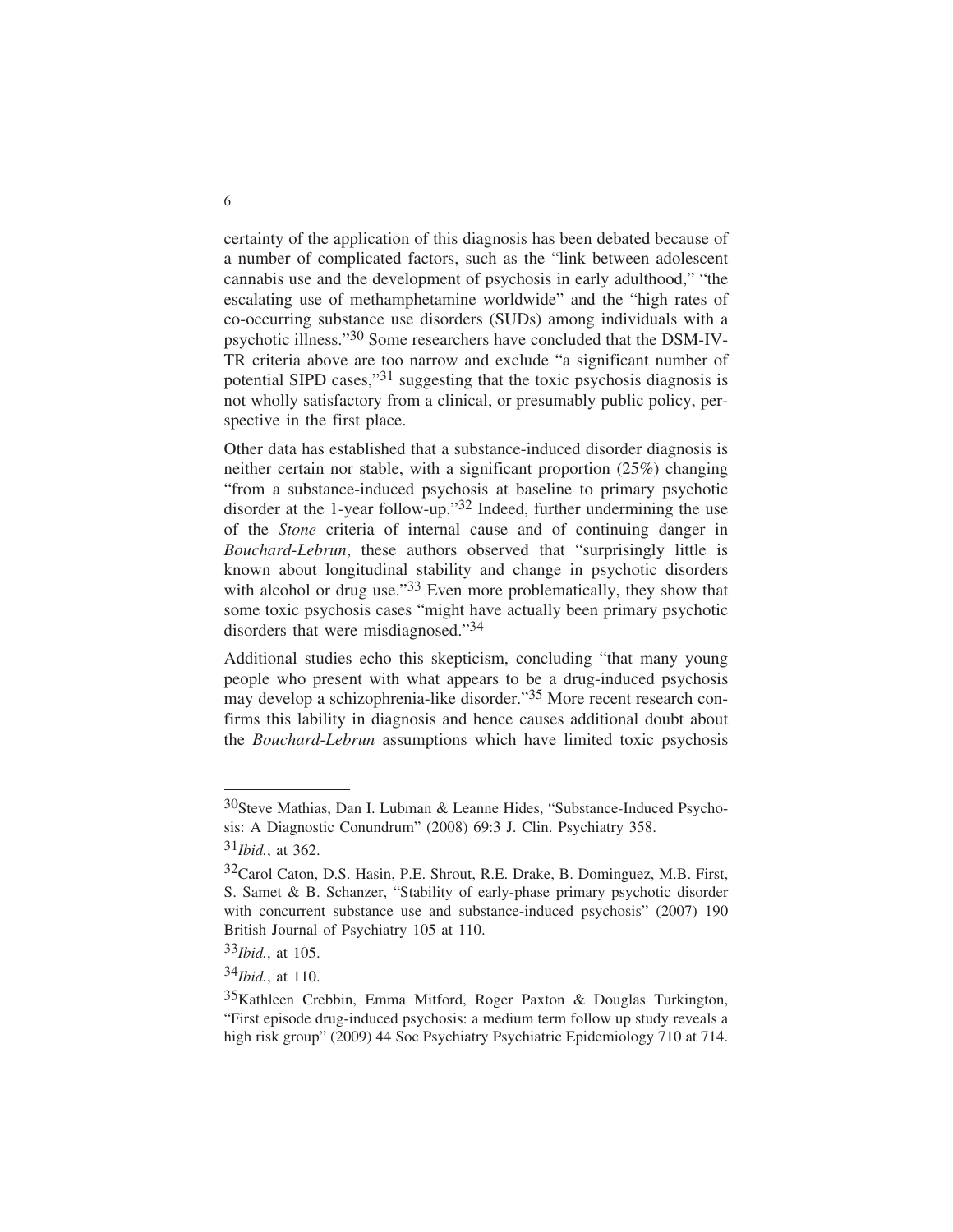being seen as a mental disorder: "many individuals diagnosed with druginduced psychosis are further diagnosed as having a functional psychosis, usually schizophreniform in nature."36 These researchers concluded that "a significant proportion of patients presenting with apparent druginduced psychosis experience long-term mental health problems," suggesting that "psychosis should be attributed to drug misuse with caution and that *the expectation that further episodes can necessarily be prevented solely through avoidance of drug misuse is unrealistic in a high proportion of cases."*37 Another 2011 study reports consistent findings: "People who experience a substance-induced psychosis have high rates of substance dependence and are vulnerable to subsequent psychotic episodes and more chronic psychotic states."38 Moreover, the same research corroborates the fragility of SIPD: "one fifth of the patients who were initially diagnosed as having substance-induced psychosis" "subsequently were re-diagnosed as having primary psychosis," "while abstinent from substances of abuse."39

Psychiatry is an inexact science. The opportunities for either diagnostic error or incomplete development of diagnostic frameworks are amplified when dealing with the influence of substances and particularly modern trends of polysubstance abuse, as in this case. As the DSM-IV-TR itself says, "the term *mental disorder* unfortunately implies a distinction between 'mental' disorders and 'physical disorders' that is a reductionistic anachronism of mind/body dualism,"40 *a fortiori* when a case involves psychosis caused by or associated with substances.

### **Reviving the Dangerous Intoxication Debate**

In *Bouchard-Lebrun*, having rejected the accused's contention that his toxic psychosis amounted to a qualifying mental disorder, the decision

39*Ibid.*, at 747.

 $36$ Aravind Komuravelli, Rob Poole & Robert Higgo, "Stability of the diagnosis of first-episode drug induced psychosis" (2011) 35 The Psychiatrist 224 (Abstract).

<sup>37</sup>*Ibid.*, at 227 [Emphasis added].

<sup>38</sup>Robert Drake et al., "A Prospective 2-Year Study of Emergency Department Patients with Early Phase Primary Psychosis or Substance-Induced Psychosis" (2011) 168:7 Am. J. Psychiatry 742 at 743.

<sup>40</sup>DSM-IV-TR, *supra*, note 29, at xxx.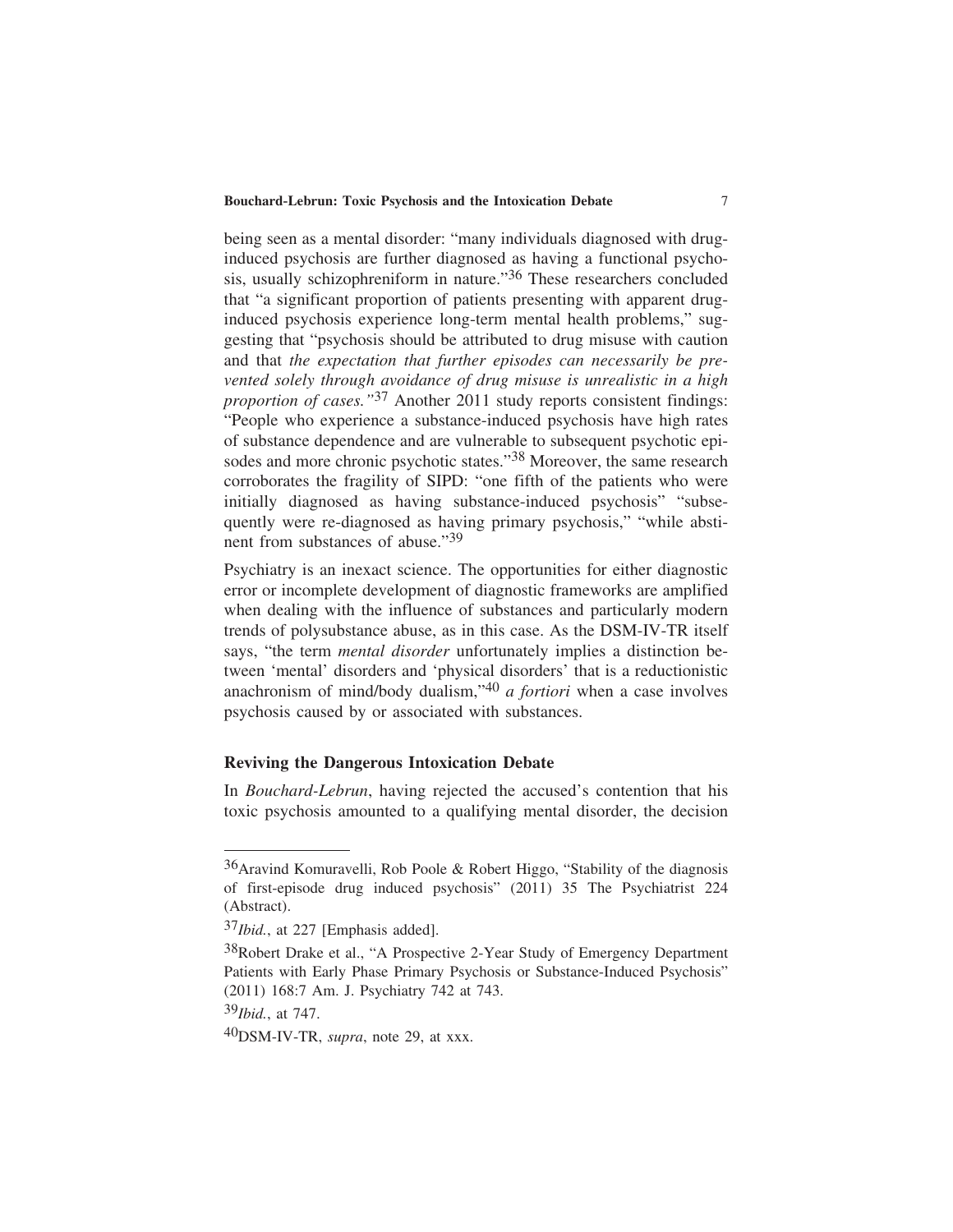then excludes him from the extreme intoxication defence, owing to s. 33.1 of the *Criminal Code*, which determines that his substance-derived condition cannot avail such violent offenders. Don Stuart is no doubt right in chiding the Court<sup>41</sup> for refusing to consider any *Charter* dimension of this provision. Indeed, this is the second occasion that the Supreme Court has had to consider the broader implications of the section. Previously, *Daley*<sup>42</sup> made short shrift of it, curtly determining that extreme alcohol-induced intoxication would be "extremely rare, and by operation of s. 33.1 of the *Criminal Code*, limited to non-violent types of offences.43 It appears that a form of osmotic constitutionalization has occurred, which provides no firm guidance on the status of s. 33.1, other than to indicate that *Charter* arguments are probably non-starters. However, constitutionality aside, surely the conviction of this accused "in a serious psychotic condition,"44 a "'severe psychosis that made him incapable of distinguishing right from wrong', $\cdot$ <sup>45</sup> should cause some reconsideration in the Bar and Parliament of the otherwise dormant debate about the intoxication defence.

Notwithstanding the accused's florid psychosis, the Supreme Court readily determined that "there is no threshold of intoxication beyond which s. 33.1 does not apply to an accused, which means that toxic psychosis can be one of the states of intoxication covered by this provision."46 Given that the decision simultaneously confirms that "the principles of *Daviault*<sup>47</sup> still represent the state of the law in Canada,"<sup>48</sup> subject to s. 33.1, it seems an appropriate time to consider other ways of responding to the doctrinal dissonance inherent in convicting someone of a substantive offence simpliciter, when the accused was so profoundly detached from reality.

<sup>41</sup>Annotation of *Bouchard-Lebrun*, reported *ante* at p. xxx.

<sup>42</sup>*R. v. Daley*, 2007 SCC 53, 52 C.R. (6th) 221 (S.C.C.) [*Daley*].

<sup>43</sup>*Ibid.*, at para. 43.

<sup>44</sup>*Bouchard-Lebrun*, *supra*, note 1, at para. 10.

<sup>45</sup>*Ibid.*, at para. 13.

<sup>46</sup>*Ibid.*, at para. 91.

<sup>47</sup>*R. c. Daviault* (1994), 33 C.R. (4th) 165, [1994] 3 S.C.R. 63 (S.C.C.) [*Daviault*].

<sup>48</sup>*Bouchard-Lebrun*, *supra*, note 1, at para. 35.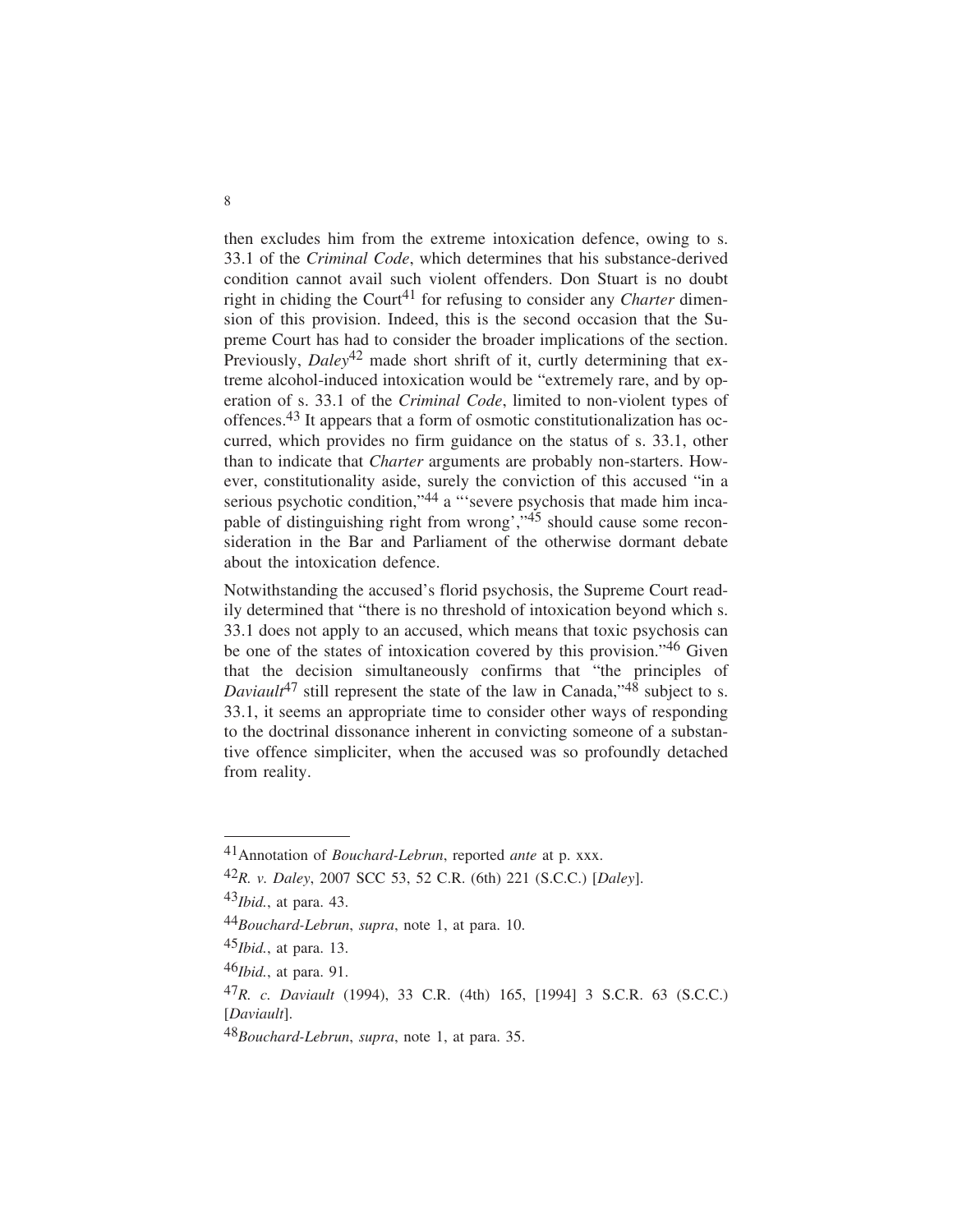#### **Bouchard-Lebrun: Toxic Psychosis and the Intoxication Debate** 9

It is fair to concede from a *realpolitik* perspective that it would be publically unacceptable for a violent accused to be completely exonerated. Moreover, it should be acknowledged that 2012 is not a propitious time to engage in any law reform process in Canada that does not accord with the retributive mood that currently infuses government criminal justice policy. Nonetheless, alternatives to the acceptance of the *Daviault* extreme intoxication defence have been mooted for more than two decades and a revisitation of that national conversation should be in order after *Bouchard-Lebrun*. Perhaps the most realistic option which remains may be some variation of the alternative identified in *Daviault*: "it is always open to Parliament to fashion a remedy which would make it a crime to commit a prohibited act while drunk."49

As Kent Roach summarizes the choices, "Parliament could have provided a new offence of being 'drunk and dangerous', committing harm while extremely intoxicated, or committing a specific wrongful act while extremely intoxicated."<sup>50</sup> These types of legislative response contemplate both the harm caused by the substance-abusing offender and his or her moral culpability in reducing him/herself to that state and enable some level of punishment to be imposed. Morris Manning and Peter Sankoff have admitted that "it is unclear that this would be a panacea, and it might possess constitutional weaknesses of its own."51 As Eric Colvin and Sanjeev Anand have reminded us, the argument for the exclusion of the current intoxication rules "has often been coupled with the advocacy of the legislative creation of new offences which would cover the commission of criminal acts while in a state of self-induced intoxication."52

There are doubters about the viability of this option. For example, Don Stuart observes, "[a]s a matter of policy there is still room for concern,"53 pointing to the possible greater willingness "to settle for the lesser offence," the unacceptability of failing to apply a label to the of-

<sup>49</sup>*Daviault*, *supra*, note 47, at para. 68.

<sup>50</sup>Roach, *supra*, note 8, at 240.

<sup>51</sup>Morris Manning & Peter Sankoff, *Criminal Law*, 4th ed (Markham: Lexis-Nexis, 2009) at 396.

<sup>52</sup>Eric Colvin & Sanjeev Anand, *Principles of Criminal Law*, 3d ed (Toronto: Carswell, 2007) at 469.

<sup>53</sup>Don Stuart, Canadian *Criminal Law*, 5th ed (Toronto: Carswell, 2007) at 462.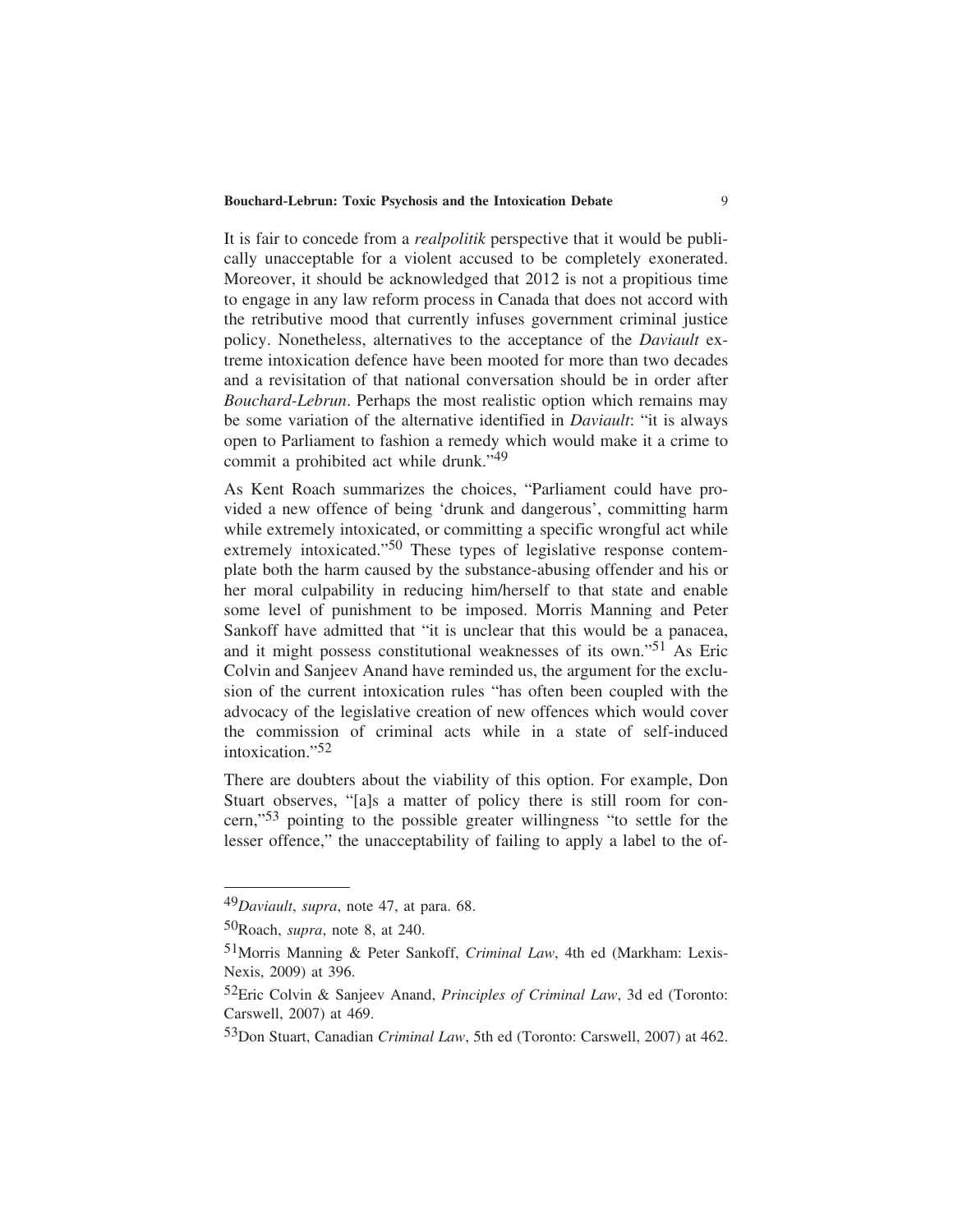fender that highlights the actual nature of his/her criminality, the pretense that "criminal responsibility here is anything other than absolute responsibility" and the problem with the penalty being "considerably less" as a result.54

Stuart and others tender serious objections to any such offence, but there are some plausible rejoinders. Tim Quigley was an early Canadian proponent<sup>55</sup> and recently he has provided a variant in which he posits at least partial answers to these concerns.<sup>56</sup> For instance, he contends that such an offence should "operate as a lesser included offence but not one for which a plea bargain could be made<sup> $57$ </sup> and that the substantive offence could be listed "parenthetically in the conviction of dangerous intoxication."58 Quigley also suggests a focus on treatment, as supplementing any available imprisonment, given the likelihood that "someone reaching a severe state of intoxication does require treatment" for a range of issues.59

None of the foregoing is meant to suggest that there would not still be a lively debate if Canada began moving towards some variation of a dangerous intoxication offence. What is lamentable about the status quo exemplified by *Bouchard-Lebrun* is that the country seems willing to countenance the conviction and punishment of offenders who are admittedly entirely unaware of the moral and legal significance of their actions, owing to a level of intoxication which is so extreme that everyone agreed that his condition truly amounted to a form of insanity.

### **Conclusion: A Case Study . . . For Further Study**

The horrific violence of Mr. Bouchard-Lebrun took place in October 2005, now more than six years ago. His trial, in 2008, had two experts

<sup>54</sup>*Ibid.*, at 464.

<sup>55</sup>Tim Quigley, "Reform of the Intoxication Offence" (1987) 33 (1) McGill L.J. 1.

<sup>56</sup>Tim Quigley, "The Persistence of Prior Fault: The Defence of Intoxication in Canada", online: University of Pennsylvania Law School <www.law.upenn.edu/ academics/institutes/ilp/actiolibera/papers/secure/QuigleyPersistenceofPriorFault.pdf>.

<sup>57</sup>*Ibid.*, at 45.

<sup>58</sup>*Ibid.*, at 46.

<sup>59</sup>*Ibid.*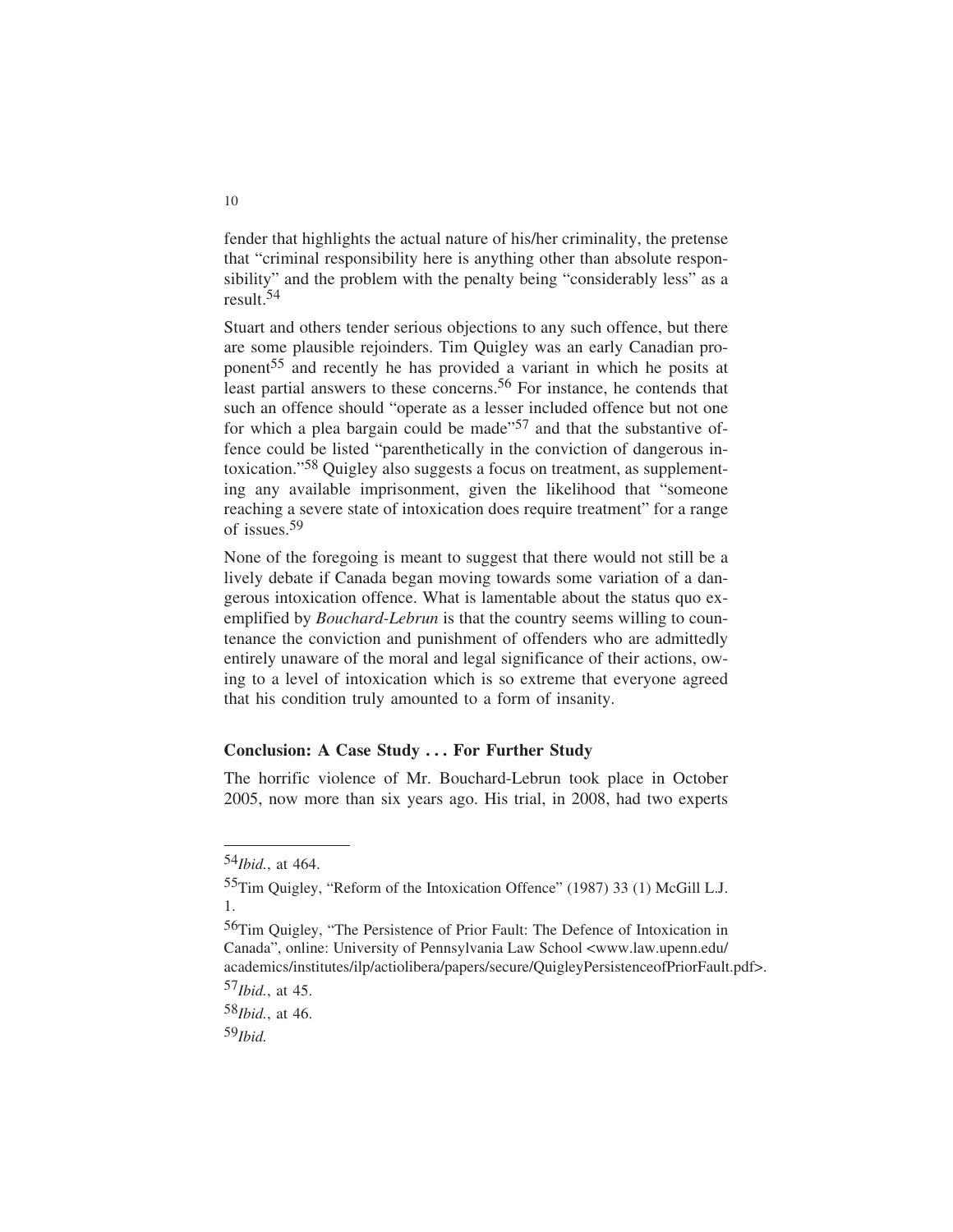#### **Bouchard-Lebrun: Toxic Psychosis and the Intoxication Debate** 11

testify who were in agreement that the accused was suffering a severe psychosis rendering him "incapable of distinguishing right from wrong."<sup>60</sup> At the Supreme Court, there were two provincial interveners and no one from professional associations or non-governmental organizations. In contrast, *Parks*, 61 the 1992 case wherein the boundaries of the involuntariness and mental disorder were explored, heard from five physicians, all there for the accused: "A large part of the defence evidence in this case was medical evidence."62 In *Swain*, 63 the 1991 decision that resulted in the wholesale renovation of the dispositional provisions in mental disorder cases, the five interveners included the Canadian Disability Rights Council, the Canadian Mental Health Association and the Canadian Association of Community Living. The point here is that Mr. Bouchard-Lebrun did not benefit from a more extensive participation of experts at trial nor of interveners on appeal. The public policy issues eventually canvassed at the Supreme Court may have been better elucidated with such a broader range of evidence and argument.

As it stands, *Bouchard-Lebrun* may have a negative impact on the trajectory of development of both the mental disorder and the intoxication defences, particularly at the fraught nexus of toxic psychosis and extreme intoxication. There will be some tendency for otherwise valid claims of substance-induced psychosis to be discouraged. The indirect ratification of the s. 33.1 limits on the *Daviault* principles could suppress further debate on the proper public policy response to the extremely intoxicated offender.

The antidote to the reification of an unsatisfactory status quo is not likely to come, at least immediately, from government. Organizations such as the Canadian Bar Association, the Canadian Psychiatric Association, the Canadian Mental Health Association, the Schizophrenia Society of Canada and the Mental Health Commission of Canada, might assist in promoting a contemporary and cautious revisitation of the potential rigidity, unreceptiveness and even inaccuracy of *Bouchard-Lebrun*. Otherwise, both toxic psychosis and extreme intoxication may be petrified in amber and the stage will have been set for further imposition of unqualified

<sup>60</sup>*Bouchard-Lebrun*, *supra*, note 1, at para. 13.

<sup>61</sup>*R. v. Parks*, [1992] 2 S.C.R. 871, 15 C.R. (4th) 289 (S.C.C.).

<sup>62</sup>*Ibid.*, at page 20.

<sup>63</sup>*R. v. Swain*, [1991] 1 S.C.R. 933, 5 C.R. (4th) 253 (S.C.C.).